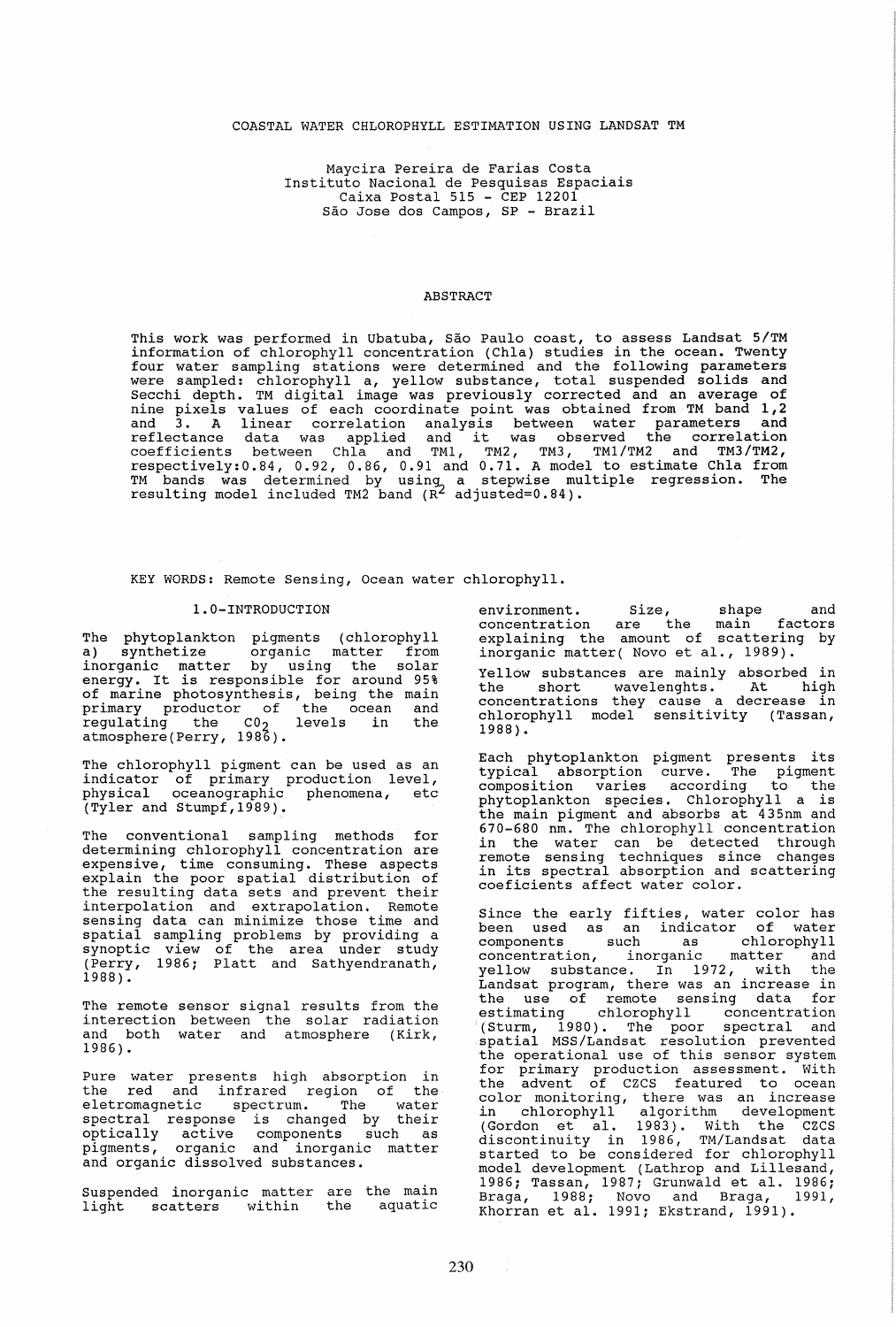~M/Landsat data were applied to derive chlorophyll estimates in the range between  $0.1$  to  $17 \text{ mg/m}^3$  in regions of low inorganic matter concentration (Lathrop and Lillesand, 1986; Tassan, 1987; Khorran et al, 1991; Novo et al. 1991).

In Brazil, remote sensing applications to marine environment water quality are<br>still incipient. Among the main<br>contributions to this subject is<br>Guanabara have the free subject contributions to this subject is Guanabara bay study (Braga, 1988). Considering the large brazilan coast and the high cost of collecting data over that huge area, remote sensig applications to this subject has been encouraged. As a part of this effort, the objective of the present study is to assess the TM/data suitability to estimate surface chlorophyll estimate surface chlorophyll<br>concentration in ologotrophic environment.

The Ubatuba study area is located in the Northern coast of Sao Paulo State ( southern Brazil) at  $23^\circ$   $28^\circ$ S and  $45^\circ$   $4^\circ$ W. This area was selected as test site because it is a region which has been intensively studied by the Sao Paulo University Oceanographic Institute since eniversity coomicy-uphile instructed by 1984. The region is characterized by clear waters and very low chlorophyll content. In the last decade the area is also undergoing a heavy urban occupation.

#### 2.0-METHODOLOGY

The methodology envolved the following main steps: 1- simultaneous acquisition of TM/Landsat data (path 218/ row 76) and water samples; 2- Water sample analysis in laboratory; 3- TM digital data processing; 4- Statistical data analysis.

2.1- Ground Truth Data Acquisition and Analysis

Water samples were colected at 24 sites in Ubatuba within a three hour interval of the Landsat overpass. The sample site location was determined by referencing it to outstanding features in the coast and islands. Its position was plotted on a nautical chart (latitute and longitude).



Figure 1- The location of the sample sites in Ubatuba - Sao Paulo- Brazil.

Water samples were collected at two different dephts: 1- at the surface to represent the water column whose components are potentially more<br>effectively detected by the sensor<br>system.; 2- at the Secchi depht, because of its relationship with the euphotic depht.

Secchi depht (Zse), salinity and temperature were measured in situ. Water samples were filtered on the boat and preserved at low temperature (Golterman et al., 1978).

Chlorophyll a (Chla) was determined using the acetona extract method and spectrophotometric measures. Total suspended matter (TSS) was determined by gravimetric methods. Yellow substance (YS) concentration was expressed in terms of its absorption coeficients determined by spectrofotometric measures at 380, 420 and 450 nm.

### 2.2-Digita1 Data Processing

Digital data analysis was performed at the Interative Image processing System (SITIM) developed by the National Institute for Space Research (INPE) • After selecting the study area subscene, digital data were submitted to the following procedures:

a- geometric correction of the image was performed using an existing georreferenced image. A nearest neighbour interpolator was applied for the geometric transformation. The corrected image presented a residual error of 19 meters.

b- atmospheric correction was performed using the method developped by Chavez  $(1987)$ .

c- sample site geographic coordenates location and transformation into image row and column so as to collect the digital number values for band TM1, TM2 and TM3 from a 3 by 3 window around each sampling area.

d- calculation of the average digital number for each 3 by 3 window at TM1 .2 and 3 bands and TM1/TM2, TM3/TM2 band ratio determinations.

## 2.3- statistical Analysis

A correlation matrix was obtained for all water sample variables (Chla, TSS, YS, Zse) and remotely sensed data (TM1,TM2, TM3, TM1 /TM2 , TM3/TM2 digital numbers). The same data set were submitted to a stepwise multiple regression analysis to identify the best set of TM bands (independent variables) to estimate chlorophyll concentration. The final selection of the model was based upon the following criteria suggested by, Whitlock et al  $(1982)$ : 1- adjusted  $R^2$ ; 2- Fvalue; 3- Durbin-Watson statistic; 4standard error of estimate.

To assess the suitability of that model, it was applied to another TM data set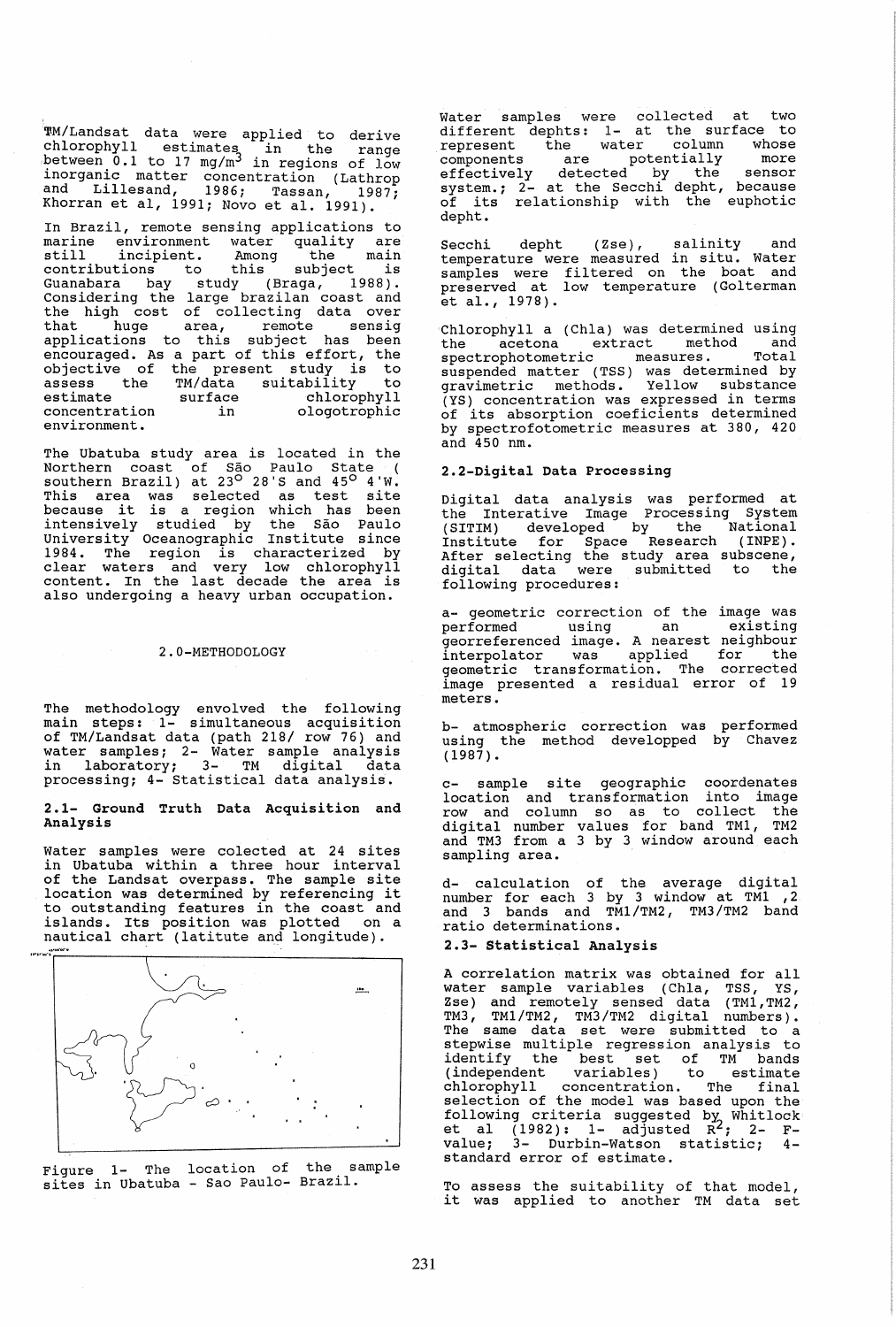over the same geographical area. The estimated and observed chlorophyll distribution were introduced into a geographical information system so as to be compared.

### 3.0- RESULTS AND DISCUSSION

3.1- Oceanographic Analysis Digital Data

Water quality data are summarized on Table 1. TSS data are missing since there were technical constraints to an accurate concentration determination. Taking into account historical data and Secchi depht measurements they were assumed to be very low during studied date. The Chla concentration was very low as well, but<br>it was the most important optically active water component at that time.

Table 1- Results of the water parameters measurements.

| Variable       | Mean  | Maximum | Minimum |
|----------------|-------|---------|---------|
| $Chla(mg/m^3)$ | 0.864 | 2.34    | 0.19    |
| YA             | 0.11  | 0.4     | 0.0     |
| Secchi(m)      | 13.44 | 20.5    | 2.5     |

The yellow substance concentration expressed as absorbance at 380 nm was also low, what was expected since Ubatuba coast does not have typical mangrove formation, which is one of the most important source of dissolved organic matter in coastal zones. The low matter in coastal zones. The low<br>chlorophyll concentration also prevents a<br>significative in situ production of yelow substance.

Secchi depht measures were high what is explained by the low concentration of the optically active components: TSS, Chla<br>and YS. This is a common clear water situation in the Ubatuba region, which indicates that there was not a penetration of the ACAS (South Atlantic Central Water) water mass. This fact can be also confirmed by the vertical profile of temperature and salinity data collected during the ground mission.

TM digital data also are very low indicating that they are responsive to Individuing ends energy and isoperative so relationship between digital values and water variables are fully explored in the next section.

### 3.2- Linear Regression Analysis

The regression analysis between water variables and TM data are shown in Table 2.

Table 2 Correlation matrix between water variables and digital data

|  |  |                                                                                                          | TM1 TM2 TM3 TM1/TM2 TM3/TM2 |
|--|--|----------------------------------------------------------------------------------------------------------|-----------------------------|
|  |  | Cla $0.84^*$ $0.92^*$ $0.86^*$ $-0.79^*$ $-0.63^*$                                                       |                             |
|  |  | Ys 0.01 0.04 0.16 0.16 0.10                                                                              |                             |
|  |  | Zse $-0.84$ <sup>*</sup> $-0.86$ <sup>*</sup> $-0.74$ <sup>*</sup> $0.79$ <sup>*</sup> 0.67 <sup>*</sup> |                             |
|  |  |                                                                                                          |                             |

significant at 99 percent level

As shown in Table 2 yellow substance was not found to be signicantly was not found to be signicantly<br>correlated with TM digital numbers. It<br>can be explained by its low concentration what makes the TM sensor system insensitive to its presence in the water.

Inspite of the low Chla concentration, however, this variable was highly and positively correlated to TM1, TM2 and TM3 digital numbers. The use of band ratios however did not improve the correlation. As a matter of fact, the correlation between Chla and the ratios decreased and became inverse. The high and positive corretation between Chla and TM band 1 and 2 was expected since both are sensitive to green light, and there is an increase in the green reflectance as chlorophyll increases. This increase is related to the phytoplankton refractive<br>index in the green region of the spectrum (Kirk, 1986). It can be observed in Figure 2 which shows the increase of green radiance as the chlorophyll concentration increases



Figure 2- Change in digital levels as a function of chlorophyll pigment concentration

The positive correlation for TM3 band was<br>not expected since there is a secondary chlorophyll absorption band centered at enforceing the concerned this region. A possible explanation for this behaviour is given by Figure 3 (Lathier, 1957 apud Yentsh, 1980), where a high phytoplakton scattering in the red a high phytopiakton scattering in the red<br>region is observed. When the phytoplakton radiance curve takes into account both scattering and absorption coefficients there is an increase in the reflectance towards the red edge.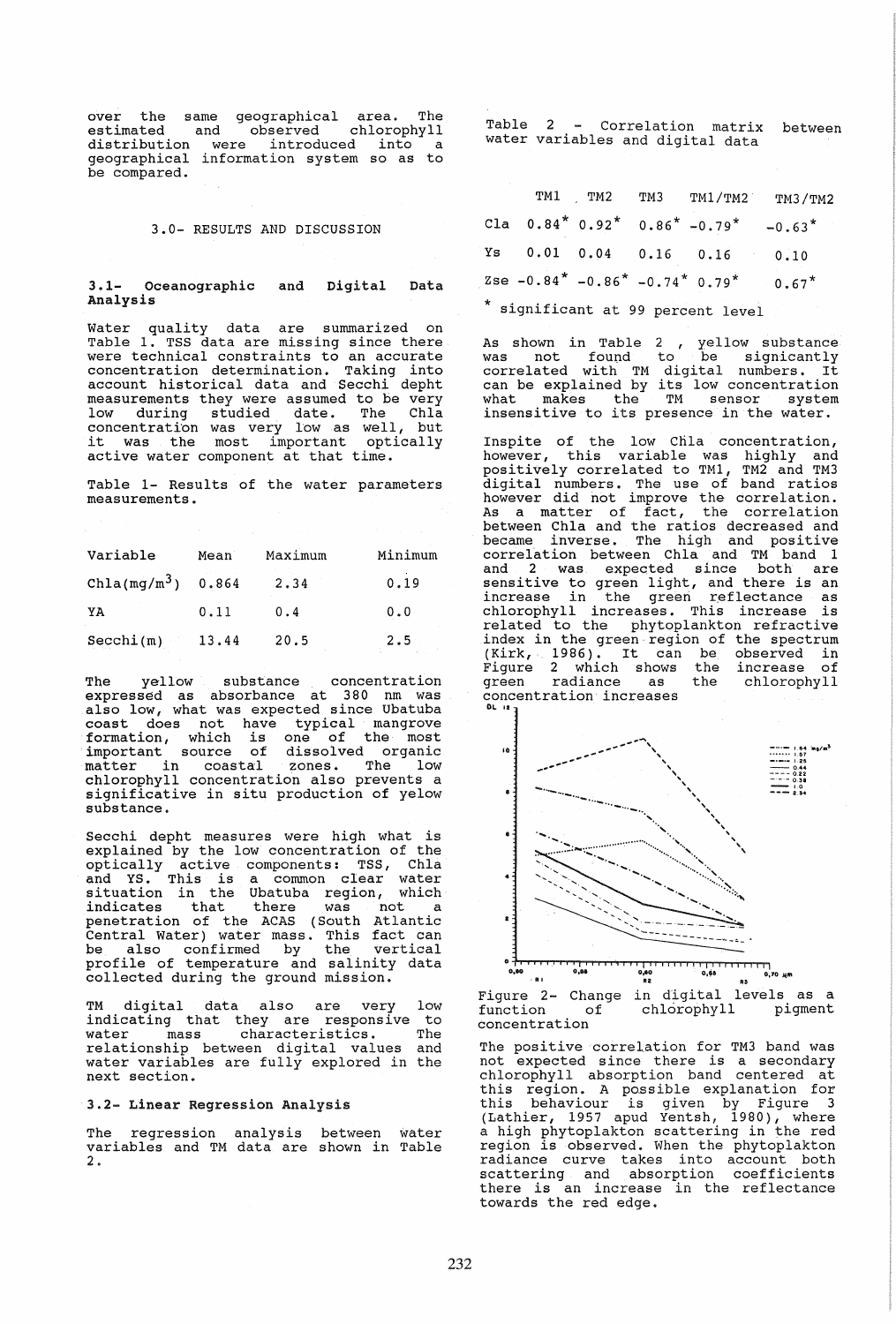

Light scattering at 90° and Fiqure  $3$ algal absortion measured in an integratin sphere.

From Lathier, 1957 apud Yentsh, 1980.

TM band ratios were inversely correlated<br>to Chla. The higher correlation observed in the TM1/TM2 ratios was expected since<br>it is the most used index for low chlorophyll concentration (Gordon et al., 1983; Kirk, 1986).

The Secchi depth was highly and inversely<br>correlated with TM bands. The highest<br>correlation was observed with TM 1 what contenation was observed with in the solution of the higher<br>transmission coeficient of blue and green light into non productive oceanic water  $(Kirk, 1986)$ .

correlation between Chla The hiah concentration at Secchi depht and TM2 can subsequently and the contraction of the higher transmission coeficient of green light, which makes it sensitive to a deeper water column.

The results of this multivariate analysis show that chlorophyll is the most important optical active water component influencing the water color in the<br>Ubatuba area.

### 3.3- Stepwise Regression Analysis

Based upon the results of the previous section, an inverse model was attempted by using Chla as dependent variable in<br>eterwise regression analysis. Table 3 regression analysis. Table stepwise  $\overline{\mathbf{3}}$ the results of the stepwise presents regression.

Table 3 - Stepwise regression results

| Depend. R2 Var. SEE Durbin F     |  |                    | ዱ |
|----------------------------------|--|--------------------|---|
| Varible Adj                      |  | Watson value error |   |
| Chla 0.8 TM2 0.24 1.56 113.38 28 |  |                    |   |

The best fit model was:

 $Cla = 0.143314 + 0.208373$  TM2

As observed in Tabel 2 the best remote sensing variable to estimate chlorophyll<br>in this date is the TM2 band. The<br>inclusion of only one TM band into the model can be explained by the high

colinearity among this sensor chanels.<br>This high colinearity is related to the<br>poor sensor spectral resolution and to<br>the fact that it is not a sensor designed to study aquatic environment. Its broad bo study aquatic environment. Its broad<br>bands are suitable for land applications<br>envolving high reflective targets. In<br>spite of this limitations, however,<br>useful data from aquatic environment can be derived.

From the statistic data on Table 3 it can be observed that the model is trustworth since there is no correlated errors and a<br>reasonable  $R^2$  adjusted value.

#### 3.4- Model Extention Assessment

The avarage difference between observed and estimated chlorophyll data was 0.33 mg/m<sup>3</sup>. Analysing this difference, it was low  $observed$  a underestimate and overestimate to high and low concentratios, respectively.

The surface distribution maps of this situations were nearly similar. In map of<br>estimated concentration it was not observed the highest concentration area.

### 4.0- CONCLUSION

This study was performed in a cooperation<br>between INPE and Sao Paulo University<br>Oceanographic Institute. The preliminary really applied the Chia as the most<br>important optically active water<br>component, providing a useful methodology to estimate chlorophyll concentration in<br>oligotrophic environment.

The model suggested will be applied for differents seasons in the same area for testing its aplicability, and will be<br>compared with data truth.

# Acknowledgments:

acknowledge the financial The author suport provided by Funadação de Amparo a<br>Pesquisa do Estado de São Paulo (FAPESP), process number 91/1703-4.

### 5.0- REFERENCES

BRAGA, C. Z. F., 1988. Utilização de<br>imagens dos satélites LANDSAT-5 e NOAA-9<br>na identificação de parâmetros físico-<br>químicos da água da Baía de Guanabara. Dissertação de Mestrado em Sensoriamento<br>Remoto. São José dos Campos, INPE.

CHAVEZ, Jr. S., 1989. Radiometric<br>calibration of Landsat Thematic Mapper<br>multiespectral images. Photogrammetric<br>Engineering Enginiering and Remote *Sensinq.*  $55(9):1285-1294.$